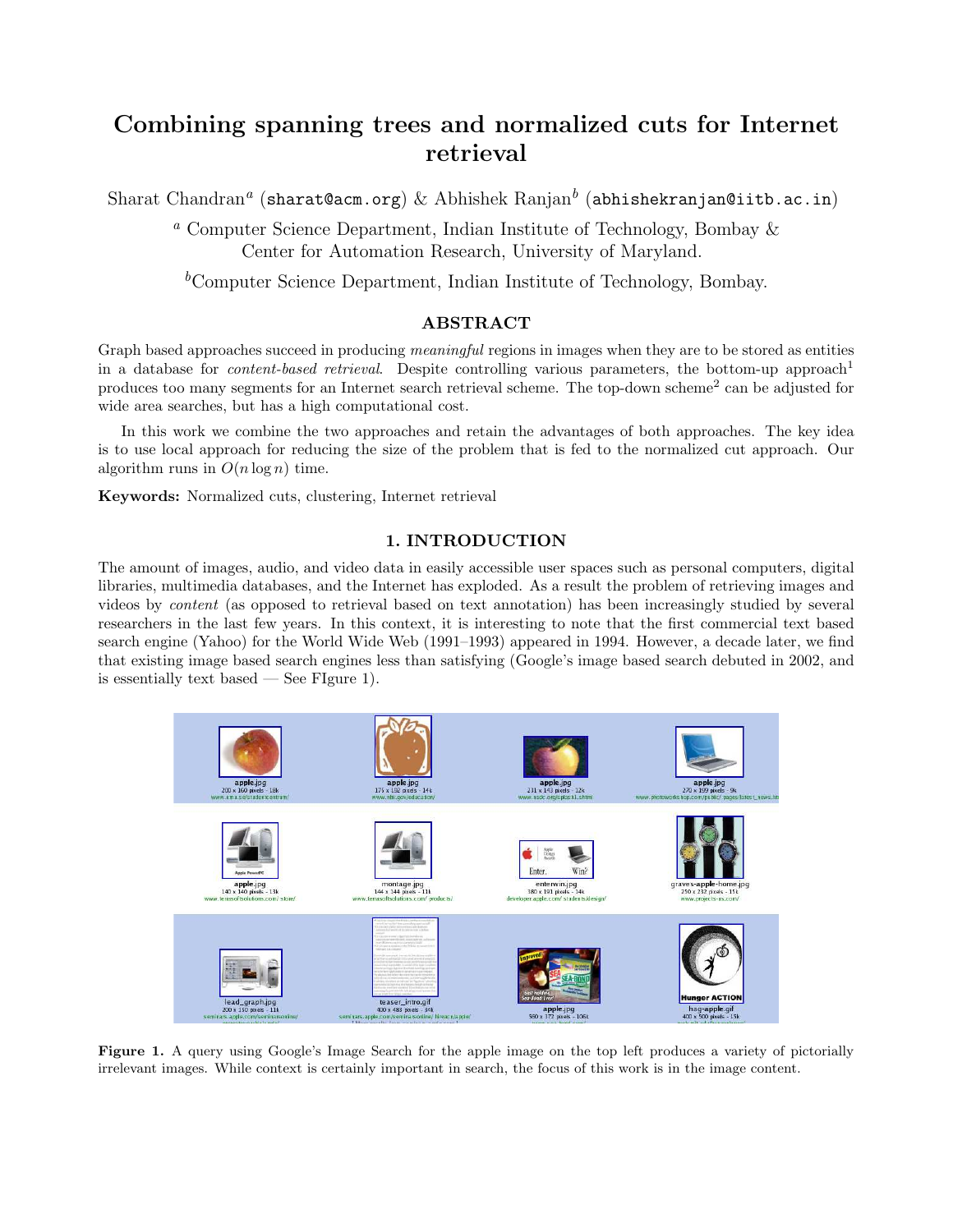Our focus in this paper, like those of many others, is on retrieving images based on intuitive pictorial concepts rather than based on strings appearing in accompanying text based articles. In retrieving images by content, one cannot overestimate the use of appropriate features such as color, texture, and shape. However, it has also become increasingly evident that the decomposition of images into regions is critical for useful results. Once regions are produced, there are several algorithms and systems that will output images and video sequences that match user search terms (which are now sketch or image based).

#### 1.1. Our proposal

There are two main ideas in this paper

• We use a graph based paradigm (specifically normalized  $cut^2$  (N-cut)) in creating meaningful clusters. While there are several schools on how to produce regions, the graph theoretic approach has gained prominence in the recent<sup>2–4</sup> literature. These graph theoretical approaches combine concepts such as normalized cut and spectral graph theory and provide what one might call natural segmentation.

On the other hand, one reason for the lack of universal popularity of graph algorithms despite faster computers, and use of clever numerical techniques, is that these algorithms run slowly, and still remain beyond mainstream Internet usage. Even making some assumptions on the sparsity of certain matrices, the core routine in the N-cut algorithm takes  $O(n^{1.5})$  time for a graph with n nodes. A segmentation scheme across the Internet requires repeated use of this core super linear algorithm, and therefore the time requirements can make the approach intractable. Our approach of combining minimum spanning trees, and the normalized cut makes the graph algorithm tractable.

- A related assumption in this work is that the image database is across a wide area network. This poses additional challenges that could be considered in more depth than is reported in the literature.
	- Network congestion is common across the Internet, especially for popular sites or events. A progressive refinement strategy would be useful in which the user first gets approximate results.
	- $-$  User profiles are common across the Internet. It is important for relevance feedback (for example<sup>5</sup>) to be incorporated.
	- Speedy response is paramount. While the goal of every system is to be fast, in searches across the Internet, users have now accepted the appearance of "wrong results."
	- Input sources that serve as cues for search need not live on local resources (for example, due to copyright restrictions). It might be useful to point publicly accessible queries from sources across the Internet.

We discuss more details of our approach in the rest of this paper. which is organized as follows. After a discussion of previous work in Section 2, we give details of our approach in Section 3. This section first introduces the two main "ingredients" in graph partitioning and shows how they can be pipelined to make an overall scheme tractable. Sample results are shown in Section 4 and we end with some concluding remarks in the last section.

## 2. PREVIOUS WORK

There has been a lot of interest in content based image retrieval in the recent years. The first wave of research incorporated color histogram as features. Image feature vector indexing techniques have been implemented in various systems like  $QBIC<sup>6</sup>$  Photobook,<sup>7</sup> and WBIIS<sup>8</sup> with varying degrees of success. One problem with the color histogram approach is that histograms do not contain the shape, location, or texture information. Two images having the same color histogram may differ widely in shape and image semantics.

An alternative method is to use<sup>8–10</sup> wavelets for the image signatures. Since wavelets capture shape and location to some extent, some problems are eliminated. However, these systems usually consider the lower frequencies in the image. Since texture is known to have high frequencies,<sup>11</sup> these systems show deteriorated performance in some cases.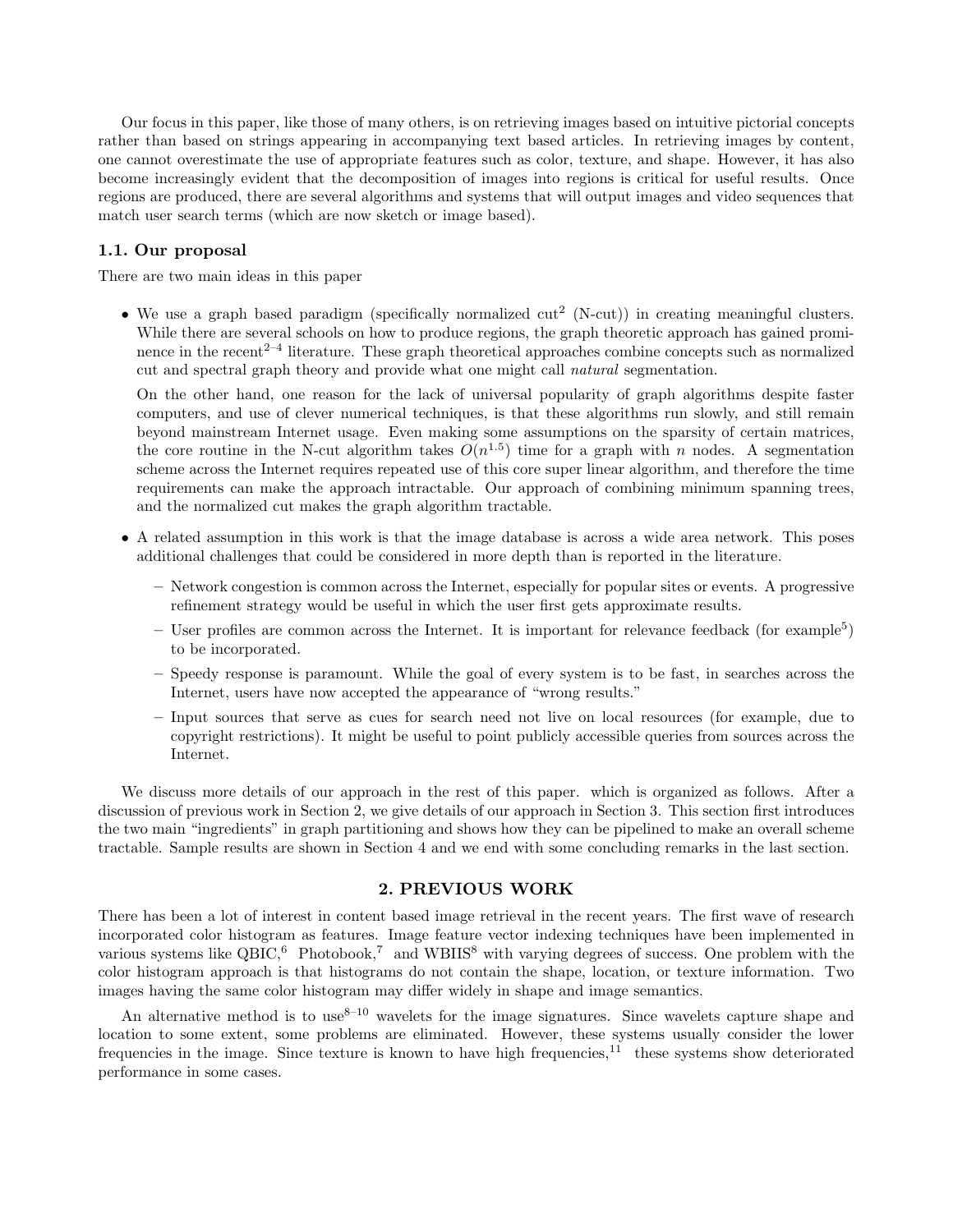Significantly, since a single signature is calculated for an image, the system suffers when, for instance, two images contain similar objects that are spatially varied. Most of the above systems have trouble in handling rotated, translated, or scaled versions of content.

The more general approach is to reconsider the classic segmentation problem in computer vision, and retrieve similar images based on regions within a query image. Blobworld<sup>12</sup> is a system which does segmentation based on high level features of the image. The user is asked to select a blob on the image and a few other parameters (such as the importance of background) to assign the weightages for each of the feature vectors. Simplicity<sup>13</sup> is another segmentation based system. It uses the "Integrated Region Matching"<sup>14</sup> approach to compute the distance between query image and target image. WindSurf<sup>15</sup> is another wavelet based system which does image segmentation using a k-means clustering algorithm. It uses both the low level and the high level wavelet coefficients, thus using texture in the process of segmentation.

These systems underscore the importance of working with regions in retrieving images similar to a query image. As a double-edged sword, improper segmentation leads the implementation astray in many cases as can be seen by trying out the systems.

The 2D string matching work<sup>16</sup> shows an attempt to automate object recognition. Another recent system developed at the University of Massachusetts<sup>17</sup> uses an automatic iterative segmentation algorithm with domain knowledge-driven feedback. The system is used to index flower patent images using domain knowledge. The system is shown to perform reasonably well on the flower domain. However, it is difficult to extend the system to perform queries on a generalized domain.

A largest common subgraph  $(LCS)$  technique<sup>18</sup> for video indexing and similarity has been proposed. However, the system considers an exact LCS algorithm to find out the similarity between two images. This results in an exponential time for retrieving similar videos.

# 3. OUR APPROACH

Clustering is one of the best known problems in computer vision, and has been vigorously addressed for the last 30 years. Graph theory being a well studied branch of computer science has been exploited<sup>19</sup> for various segmentation purposes. Specifically, vertices in the graph contain features such as color, texture, and motion profiles. Edges might correspond to how these vertices are associated with each other; a strong link might suggest that these vertices are similar. Graph approaches may be classified in two approaches.

In the *top down* approach, a minimal cut is made to partition the graph into two. Significantly, further segmentation is achieved recursively. In the *bottom up* approach clusters are created, possibly in parallel, at several places and each cluster is represented by an appropriate data structure such as the minimum spanning tree. The minimal cut between pairwise clusters is considered, but this time to decide whether clusters should be agglomerated or not.

Shi and Malik<sup>2</sup> propose the notion of *normalized* cuts. This technique produces good results in segmentation but is expensive. As an example, consider Figure 2. Unfilled circles represent the foreground and occupy a small but significant portion of the image. Completely filled circles represent the background. A large portion of the data is occupied by noisy data and is shown using shaded circles. The normalized cut method succeeds in creating an intuitive segmentation. A bottom approach correctly produces three segments but the higher level process is confused as to which areas are significant for Internet retrieval.

In this section, we present the salient technical parts of the two approaches (dubbed as Algorithm P and Algorithm N-cut) we have adopted. Algorithm- $P^{20}$  is an updated version of the bottom-up approach.<sup>1</sup> We skip many details that can be found in the original papers.

#### 3.1. Algorithm-P

Given a set  $V$  of elements (for example, shots) to be segmented, the goal is to find a partition, or *segmentation*  $S = \{C_1, C_2, \ldots, C_p\}$ . We denote by  $D(C_i, C_j)$  a pairwise region comparison Boolean function that judges whether or not there is evidence for a boundary between two components  $C_i$  and  $C_j$ . S is said to be too fine when there is some pair of regions  $C_1$  and  $C_2$  for which  $D(C_1, C_2)$  is false. Given two segmentations S and T of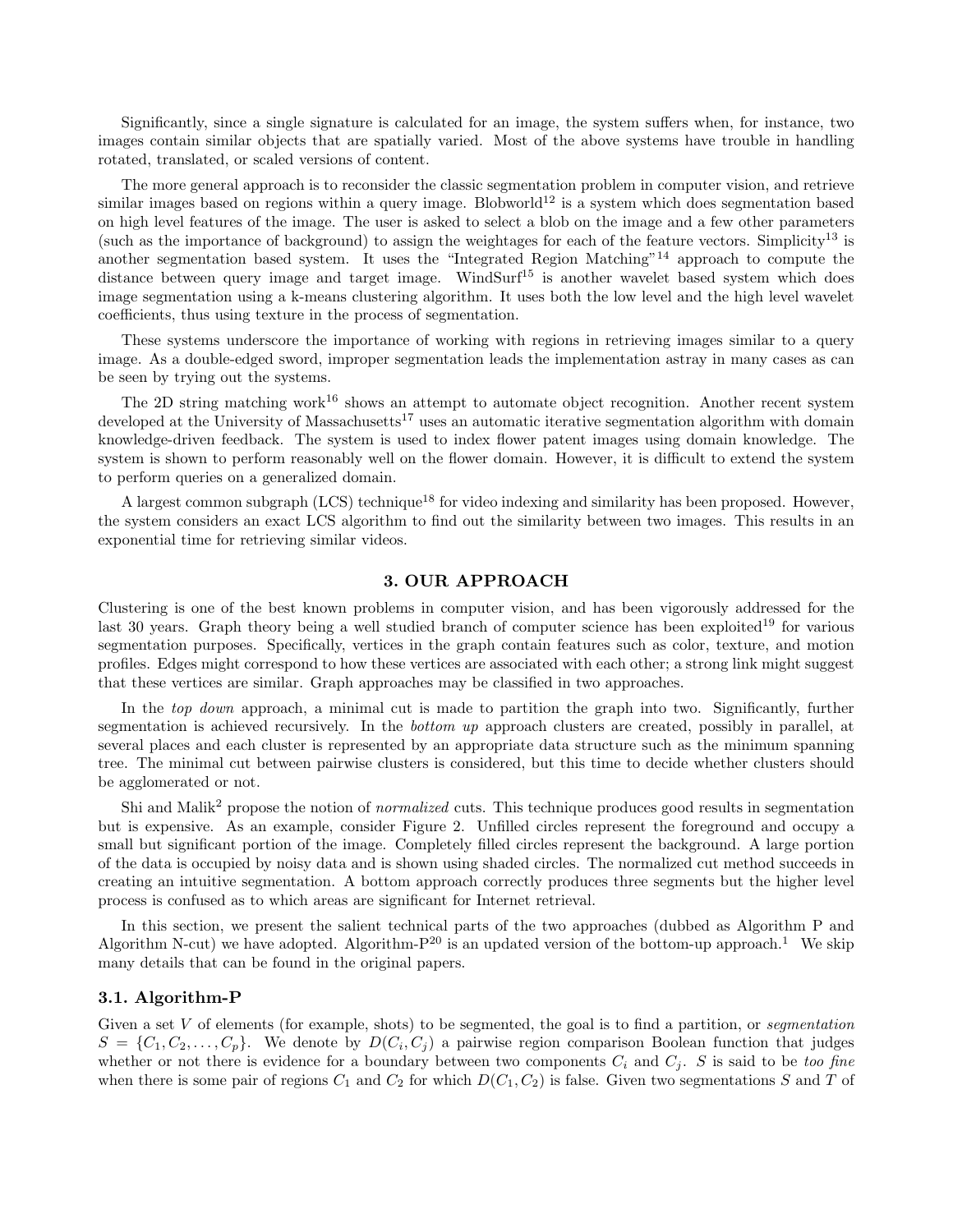

Figure 2. The normalized cut method is expensive, but can recover the intuitive foreground suggested by unfilled circles.

V, T is said to be a proper refinement of S when  $\forall C \in T$ ,  $\exists C' \in S$  such that  $C \subset C'$ . S is said to be too coarse when there exists a proper refinement of  $S$  that is not too fine.

A segmentation is good if it is neither too fine nor too coarse. There are several (different) good segmentations for the same image, and the nature of D dictates some of them. We use the scheme in<sup>20</sup> which is elegant (because it produces a good segmentation) and fast (it runs in almost linear  $(O(n \log n))$  time). The main disadvantage with this algorithm is that the goal is to produce a complete segmentation; there is no easy way to produce a good segmentation which contain meaningful data to be used as queried for searching.

#### 3.2. Algorithm N-cut

Let  $G(V, E)$  be a graph such as the shot similarity graph with  $|V| = n$ , and  $w(i, j)$  denote the weight of the edge joining  $v_i, v_j$ . The *normalized cut* is defined as

$$
Ncut(C_i, C_j) = \frac{cut(C_i, C_j)}{assoc(C_i, V)} + \frac{cut(C_i, C_j)}{assoc(C_j, V)}
$$
\n
$$
(1)
$$

where  $cut(A, B) = \sum_{v_i \in A, v_j \in B} w(i, j)$  and  $assoc(X, V) = \sum_{v_i \in X, v_j \in V} w(i, j)$ 

The quantity N cut denotes how strongly connected nodes of  $C_i$  are among themselves as compared to the connection to another component  $C_i$ . In this sense it is similar conceptually with Algorithm-P. However the lower N cut is, the better the segmentation so that it makes sense to minimize this quantity globally across the entire graph. As mentioned earlier, this global minimization has a price. It requires quadratic space complexity which becomes too large for video sequences. Also, even with a sparsity assumption of certain matrices, it runs in  $O(n^{1.5})$  time. This assumption was valid in the context of the original segmentation algorithm, but may not necessarily be valid in all cases.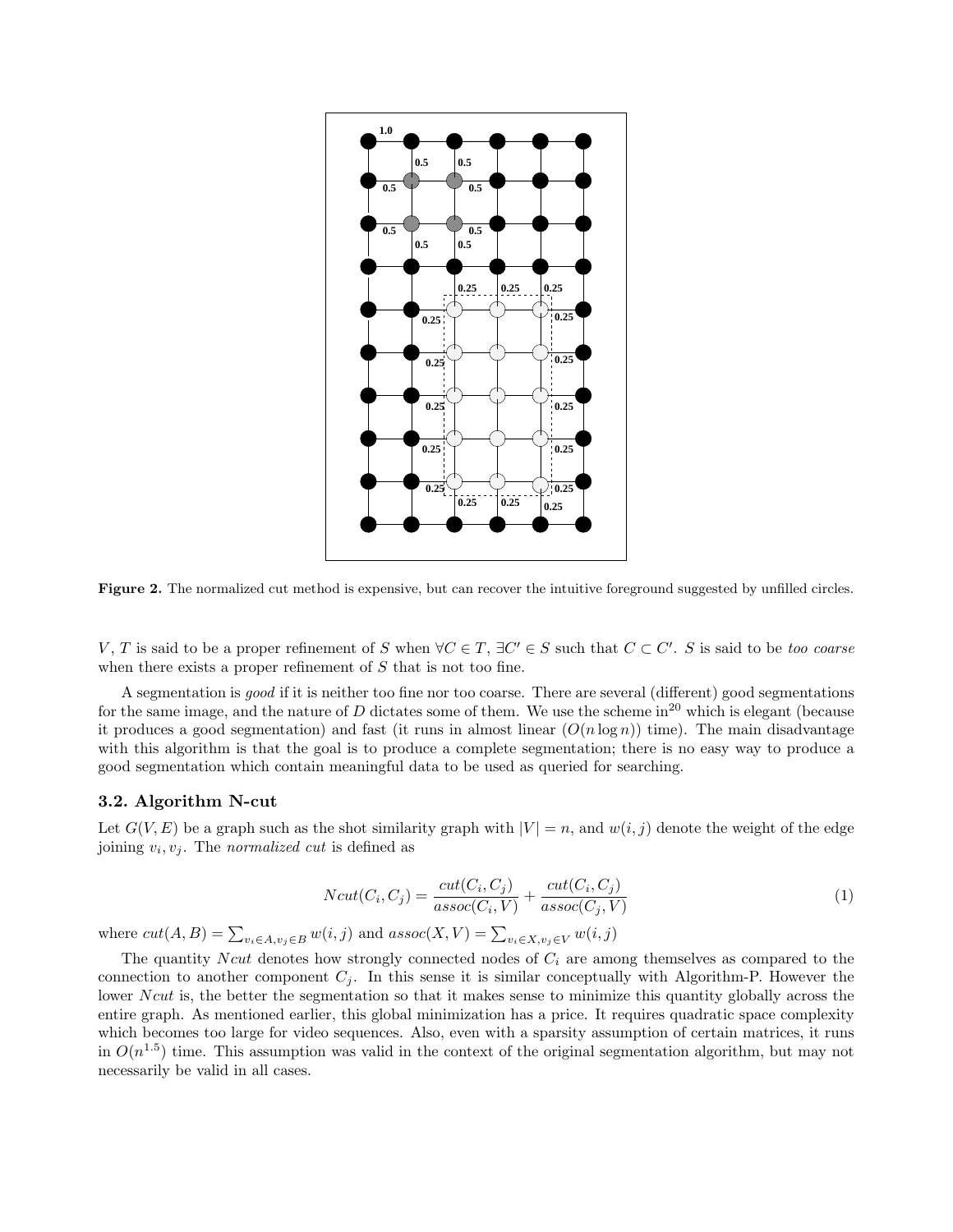#### 3.3. Central Idea

The key idea is to take advantage of the speed of Algorithm-P and the top-down global nature of Algorithm The key idea is to take advantage of the speed of Algorithm-r and the top-down global hattle of Algorithm N-cut, it will<br>N-cut which produces the foreground data. If we somehow feed an input of size  $\sqrt{n}$  to Algorithm Nresult in manageable space complexity of  $O(n)$ . It will also result in one call running in time  $n^{0.75}$ . As a result, the net algorithm runs in  $O(n \log n)$  time.

The delicate aspect of this pipelining procedure is to feed the *proper* "super pixels" to Algorithm N-cut. Recall further that we cannot predict the size of the output segmentation in Algorithm-P. It may be  $O(\sqrt{n})$ which is acceptable, or it might be  $o(\sqrt{n})$  which is also acceptable. If, however, the output size is  $\Omega(\sqrt{n})$  we are are  $o(\sqrt{n})$  witch is also acceptable. If, however, the output size is  $\Omega(\sqrt{n})$  we are in trouble! This requires further exploration of Algorithm-P as described below.

#### 3.3.1. Some Details

Algorithm-P produces only clusters, but we return at the end of the first stage in the algorithm a set of clusters and edges between clusters. This edge is precisely the edge which causes disagreement between cluster and was thrown away by Algorithm-P. When the cluster being grown currently encounters a node  $v$  which cannot be merged, a link is created from this cluster to the cluster which contains  $v$ .

We assign a weight to this link which is an increasing function of similarity between the two clusters. This process continues till the whole image is segmented. The algorithm forms a set  $E'$  of links. This step takes  $O(n \log n)$  time. An example illustrating the idea of this step has been shown in Figure 3.



Figure 3. Illustration of the first step in our algorithm. Clusters are shown as polygons and linking nodes are colored in black. Annotated arrows show the weighted links between two clusters.

If the number of clusters obtained in the previous step is very large then we perform cluster merging to reduce the number of clusters. The links of  $E'$  are sorted in decreasing order of weight. Starting from the maximum weight edge two adjacent clusters are merged sequentially. This is repeated as long as connected components are there in the graph and the number of clusters is greater than  $n$ . At the end of this step we get a set of clusters. This step takes  $O(m \log m)$  time, where m is the number of edges and  $m < n$ . Some steps of this part are shown in Figure 4.

#### 4. SAMPLE RESULTS

Figure 4 demonstrates our work. The figure on the top left shows an input query image. Perhaps we would like to obtain images from the Internet that has an action similar to the two baseball players.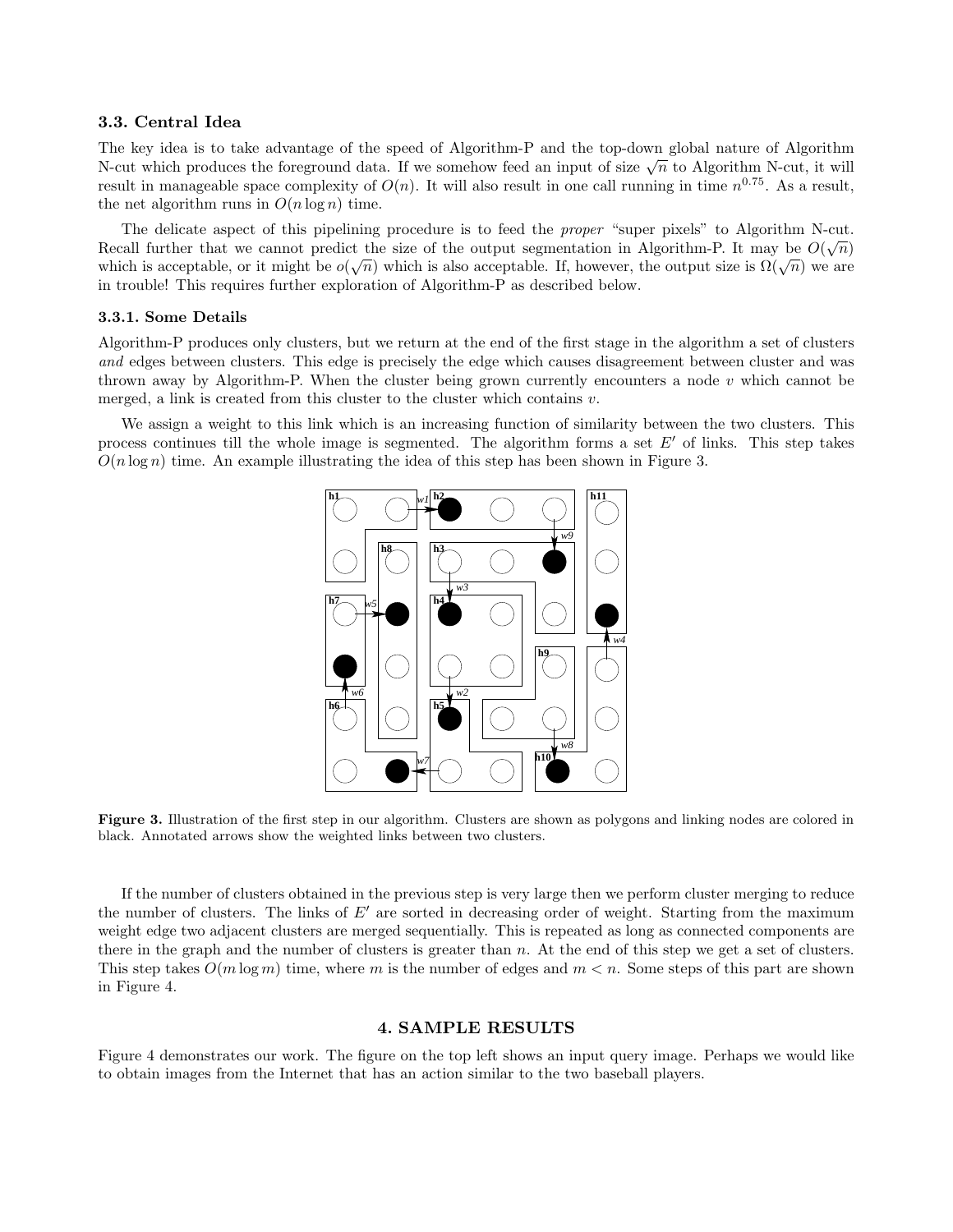

Figure 4. Illustration of Step 2. Handles are arranged as linked lists and edges are annotated according to their weights  $w1 > w2 > w3...$  (a) Initial list after step 1, (b) List after merging h1 and h2 which are joined by maximum weight edge  $w1$ , (c) List after merging  $h4$  and  $h5$  which are joined by  $w2$ .

The middle figure (best seen in color) shows the result of Algorithm-P. It runs fast, but produces too many clusters. It would not be reasonable to give these clusters to an Internet search engine because it would increase the time to retrieve results, and possibly the quality too. Algorithm N-cut (top right, reproduced from the original paper) produces good results in identifying the figure. We were unable to produce this segmentation in a reasonable amount of time (our computer implementation ran out of memory also). The combined algorithm produces relevant portions as shown in the bottom.







**Query Image Algorithm P Algorithm N−cut**



**Combined**

A snapshot of our prototype system appears in Figure 4.

# 5. FINAL REMARKS

Image and video retrieval based on content from digital libraries, multimedia databases, the Internet, and other sources has been an important problem addressed by several researchers. In this regard, one cannot overestimate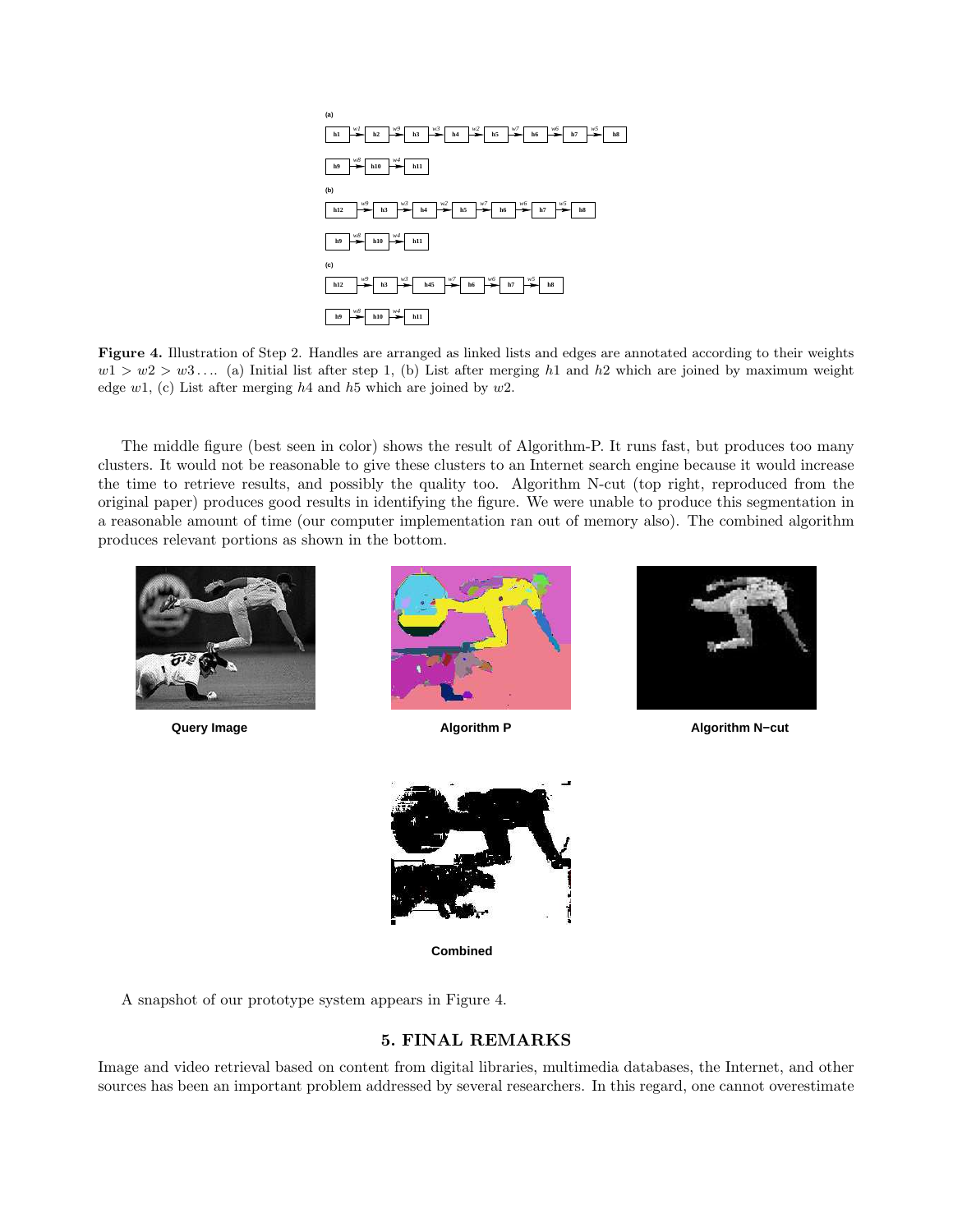

Figure 5. Region created using various algorithms. Figures are best seen in color.

the use of appropriate features such as color, texture, and shape. However, it has also become increasingly evident that the decomposition of images into regions is critical for useful results. In this paper we concentrate on producing regions from the point of view of Internet imaging. Once regions are produced, there are several algorithms and systems (including those produced in our research) that will output over the Internet images and video sequences that match user search terms (which are now sketch or image based).

Several region or segmentation algorithm have been proposed by researchers over the last three decades. The basic notion that we propose in this work is that, unlike the general segmentation problem, demands such as swift but approximate retrieval requires coarse controlled segmentation. That is, based on circumstances such as network congestion, and user profiles, we would like the automatic segmentation algorithm to make decisions on how coarse the segmentation should be made.

While there are several schools on how to produce regions, the graph theoretic approach has gained prominence in the recent literature. These approaches combine concepts such as normalized cut and spectral graph theory and provide more natural segmentation. Specifically, we get a quick idea of the foreground and background using this approach. This hierarchical approach is also useful for providing the hooks for controlling the level of segmentation. Unfortunately despite faster computers, and use of clever numerical techniques, these algorithms still remain beyond mainstream Internet usage.

A different local approach using spanning trees runs fast, but produces too many segments. It thus poses a